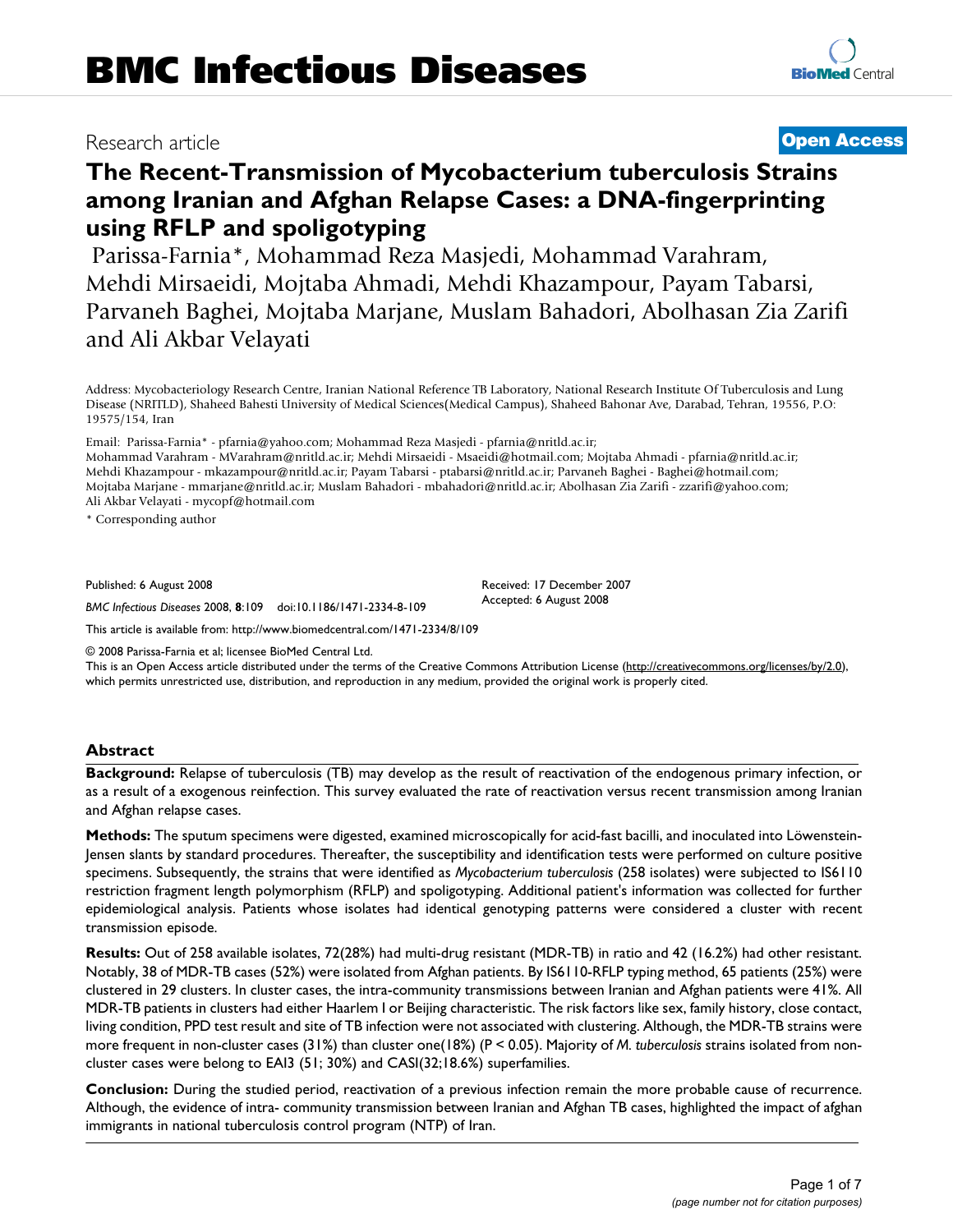#### **Background**

Restriction fragment length polymorphism (RFLP) using insertion sequence IS6110 is a well-established method of "DNA fingerprinting" that has been used to trace the transmission of particular strains of *M. tuberculosis* isolates [1,2]. The method is based on the detection of differences in the numbers and locations of the insertion element IS6110 within the chromosomes of *M. tuberculosis* strains [2,3]. Generally, the unrelated clinical isolates show a high degree of variation, whereas, epidemiologically related strains show identical or similar fingerprint patterns [4,5]. By IS*6110*-RFLP, it was also possible to determine whether a new episode of disease is caused by reactivation of endogenous infection or by exogenous reinfection [6,7]. The exogenous reinfection can either occur during therapy for the original infection or after therapy has been completed [8]. In overall, the frequency with which the patient reinfected with *M. tuberculosis* are reported to be variable. In South Africa, the frequency of exogenous reinfection reported to be high, whereas in other places it has been involved selected populations e.g., alcoholic residents of a homeless shelter or patients with advanced HIV infection[8,9]. In Iran, the extent in which exogenous reinfection contributed to incidence of the diseases are not known. According to the World Health Organization, the estimated incidence of TB in Iran is 28 cases per 100000 populations [10]. The TB problem has become more serve because of an increase in MDR-TB strains. Based on national wide survey conducted in 1999, among all *M. tuberculosis* isolates tested for drug susceptibility, 10.9% were resistant to  $\geq 1$  anti-TB drug, and 6.7% were resistant to both isoniazid and rifampin (i.e., were MDR strains of *M. tuberculosis*)[11]. In further studies, the existence and transmission of XDR-TB strains (i.e., resistant to fluoroquinolones and to at least one of the three inject able second line drugs in addition to isoniazid and rifampin) in epidemiological related MDR-TB patients were demonstrated [12]. Considering the severity of diseases associated with spread and transmission of MDR or XDR-TB strains, we tried to determine the relative frequency of reactivation from recent transmission among relapse cases using IS6110-RFLP. However, since RFLP analysis with IS6110 alone may be inconclusive for strains carrying few copies of IS6110 [13], we also used an alternative PCR-technique called spoligotyping. The technique detects various non-repetitive spacer sequences located between small repetitive units (direct repeat DR) in the chromosome on *M. tuberculosis* complex [14]. In present study, the contribution of Afghan immigrants in maintaining the recurrent tuberculosis was also determined.

## **Methods**

#### *Setting*

The National Research Institute of tuberculosis and Lung Diseases (Tehran/Iran), which acts as the reference unit for National Tuberculosis Program, is the only centre for diagnosis and treatment of MDR and relapse TB patients.

### *Patients*

Patients included in this study had at least two episodes of TB, with cure as the outcome of the first episode. According to WHO criteria, cure was defined as the completion of a course of six to eight months of directly observed combination therapy (with isoniazid, rifampin, and pyrazinamide in a single tablet), compliance (attendance for the course of therapy, with at least 80 percent of prescribed doses taken), and a sputum culture positive for *M. tuberculosis* at diagnosis and at least one negative sputum culture at the end of treatment. Recurrence or relapse was defined as development of a culture positive for *M. tuberculosis* and symptoms consistent with tuberculosis after the patient had completed a course of treatment and had been confirmed culture negative and clinically recovered [11].

#### *Data collection*

The study was conducted from June 2006 to June 2007. Generally, all heath facilities in Tehran refer their TB suspect to National Reference TB laboratory (NRL) Tehran, Iran for susceptibility and identification test. Case data were collected by trained technicians using standard questionnaires. Information was obtained on sex (female & male), age, contact (family contact/close contact), previous TB history, present address and associated medical data such as HIV infection (yes, no, not known), and tuberculin skin test  $(+, -,$  equivocal). The patients with similar or highly similar IS6110-RFLP fingerprint patterns were interviewed together. The Institutional Review Board at the National Research Institute of Tuberculosis and Lung Diseases in Tehran approved the study.

#### *Bacterial strains*

Primary isolation and culturing of *Mycobacterium* isolates from sputum specimen were followed in accordance to procedures manual [15]. All isolates were identified as *M. tuberculosis* by using biochemical tests, including production of niacin, catalase activity, nitrate reduction, pigment production and growth rate [15]. Drug susceptibility testing against isoniazid (INH), rifampicin (RF), streptomycin (SM), ethambutol (ETB) and pyrazinamide (PZA) were performed by the proportional method on Löwenstein-Jensen media at a concentration of 0.2,40,4.0 and 2.0 μg/ml, respectively [16].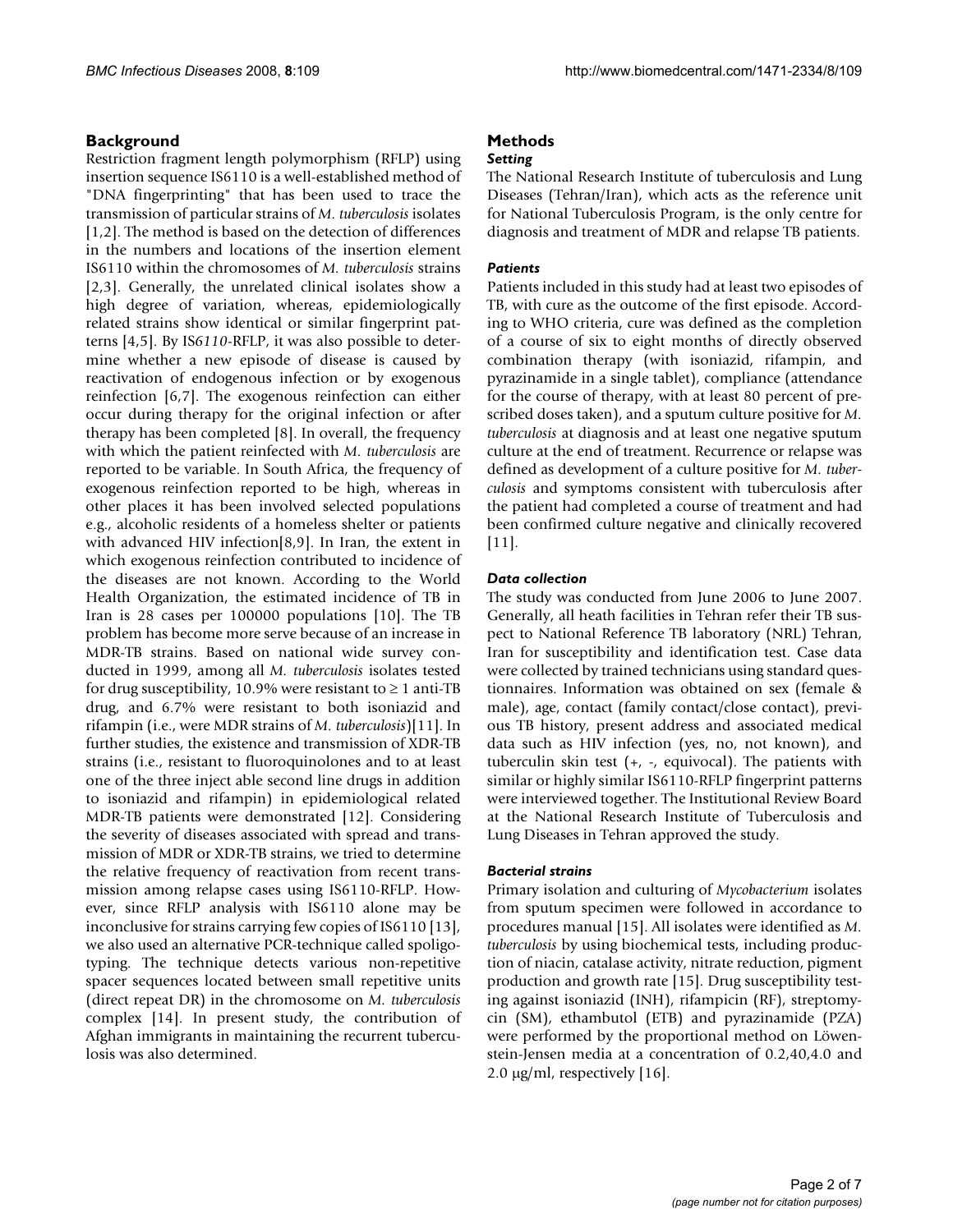## *IS6110-RFLP typing*

DNA extraction, digestion and southern blotting were performed by standard protocols[1,2]. 5–10 ng of chromosomal DNA was digested with 2 unit/μl of PVUII restriction enzyme and was hybridized with a 10 μl of probe which prepared from a 245 bp PCR product of IS6110.

## *Spoligotyping*

The method was performed as previously described by Kamerbeek et al [17]. In brief, DR region was amplified by PCR using primers derived from the DR sequence. The amplified DNA was hybridized to a set of 43 immobilized oligonucleotides derived from the spacer sequences of M. tuberculosis H37RV and M. Bovis BCG P3 by reverse line blotting.

## *Computer-assisted analysis of fingerprints*

The autoradiograph of IS6110-RFLP and spoligotyping were scanned with Snap Scan 1236 Scanner. Bionumerics Software (version 2.5, Applied Math's) was used to analyze the molecular patterns generated by IS6110-RFLP and spoligotyping. The dendograms were generated by the hierarchic unweighted pair group method analysis (UPGMA) clustering algorithm. (The UPGMA used because the distance between two clusters was calculated as the average distance between all pairs of objects in two different clusters). Strains were classified in a cluster when they shared similar IS6110-RFLP and spoligotyping patterns.

#### **Table 1: Detail demographic data of the studied population.**

## *Statistical analysis*

The continuous variables were expressed as group means ± SD. The Variables were included sex, age, Family/close contact, pattern of drug resistance, PPD test, between the groups of tuberculosis patients in cluster (consider as a recent transmission) and non-cluster cases (consider as a reactivation).

## **Results**

## *Particulars of the Patients*

The study involved 199; 77.1% Iranian and 59; 22.8% afghan cases. The median age was 47 and 38 years for Iranian and Afghan TB patients, respectively (table. 1). 111(43%) were female and 147(56.9%) were male. The male to female ratio was 1.3:1. As shown in table. 1, 131 Iranian (65%) and 13 Afghan cases (22%) were susceptible to all 4 drug tested. The results showed that 72 patients (28%) were MDR-TB cases. Notably, 38 MDR-TB cases (52.7%) were isolated from afghan immigrants. Twenty patients (47%) had mono drug resistant strains (nine were INH, seven SM, three RF and one ETB monoresistant) and 22 (52%) had combined resistance. 62 patients (24%) had family history or were in contact with TB patients. HIV infection status was available for 98 patients (37%); out of which two were HIV positive (2.0%). Reviewing the patients questionnaires revealed that the crowded, poor-living condition (233; 93%), and low-salary (220; 85%) were common factors increasing the risk of developing TB (table. 1).

|                                    | Non-cluster Patients $(193 = 74.8%)$ |                     | Cluster patients (65; 25%) |                   |  |
|------------------------------------|--------------------------------------|---------------------|----------------------------|-------------------|--|
| Nationality                        | Iranian 151(78.2%)                   | Afghani 42(21.3%)   | Iranian $48(73%)$          | Afghani 17(26%)   |  |
| Mean age                           | $47.91 \pm 25$                       | $39.65 \pm 11$      | $44.17 \pm 19$             | $36.19 \pm 8$     |  |
| Female                             | 70(46.3%)                            | 15(35.7%)           | 18(37.5%)                  | 8(47%)            |  |
| Male                               | 81(53.6%)                            | 27(64.2%)           | 30(62.5%)                  | 9(56.9%)          |  |
| Pulmonary                          | 147 (97.3%)                          | 37(88%)             | 47(97.9.%)                 | 14(46.4%)         |  |
| Extra-pulmonary                    | 2(1.3%)                              | 3(7.1%)             | 0                          | 2(30.7%)          |  |
| Both                               | 2(1.3%)                              | 2(4.7%)             | 1(2.0%)                    | 1(1.5%)           |  |
| <b>AIDS</b>                        | 2(1.3%)Positive                      | 17 (40.4%) Negative | 3(6.25) Negative           | 17(26.1%) NA      |  |
|                                    | 76(97.5%) Negative                   | 25(59.5%)NA         | 41(85.4%) NA               |                   |  |
|                                    | 73(48.3%) NA                         |                     |                            |                   |  |
| <b>PPD</b>                         | 72(47%) Positive                     | 16(38%) Positive    | 19(39.5%) Positive         | 4(23%) Positive   |  |
|                                    | 18 (11.9%) Negative                  | 5 (11.9%) Negative  | 8 (16.6%) Negative         | 3 (7.6%) Negative |  |
|                                    | 25(16.5%) equivocal                  | 9(21.9%) equivocole | 14 (29.1%) equivocole      | 7(11%) equivocole |  |
|                                    | 36(23.8%) NA*                        | 12(28.5%) NA        | 7(14.5%) NA                | 5(29.4%) NA       |  |
| History of family or close contact | 27(17.8%)                            | 17(40%)             | 10(20.8%)                  | 8(47.9%)          |  |
|                                    | 96(63.5%)                            | 5(11.9%)            | 35 (72.9%)                 | 8(33%)            |  |
| Susceptible                        | 29(19.2%)                            | 31 (73.8%)          | 5(10.4%)                   | 7(41.1%)          |  |
| MDR-Other resistant                | 26(17.2%)                            | 6(14.2%)            | 8(16.6%)                   | 2(11.7%)          |  |
| Crowded and low living condition   | 134(88.7%)                           | 38 (90%)            | 44 (91.6%)                 | 17(100%)          |  |
| Low-Salary                         | 129(85.4%)                           | 40(95.2%)           | 35(72.9%)                  | 16(94.1%)         |  |

\*.NA, the data were not available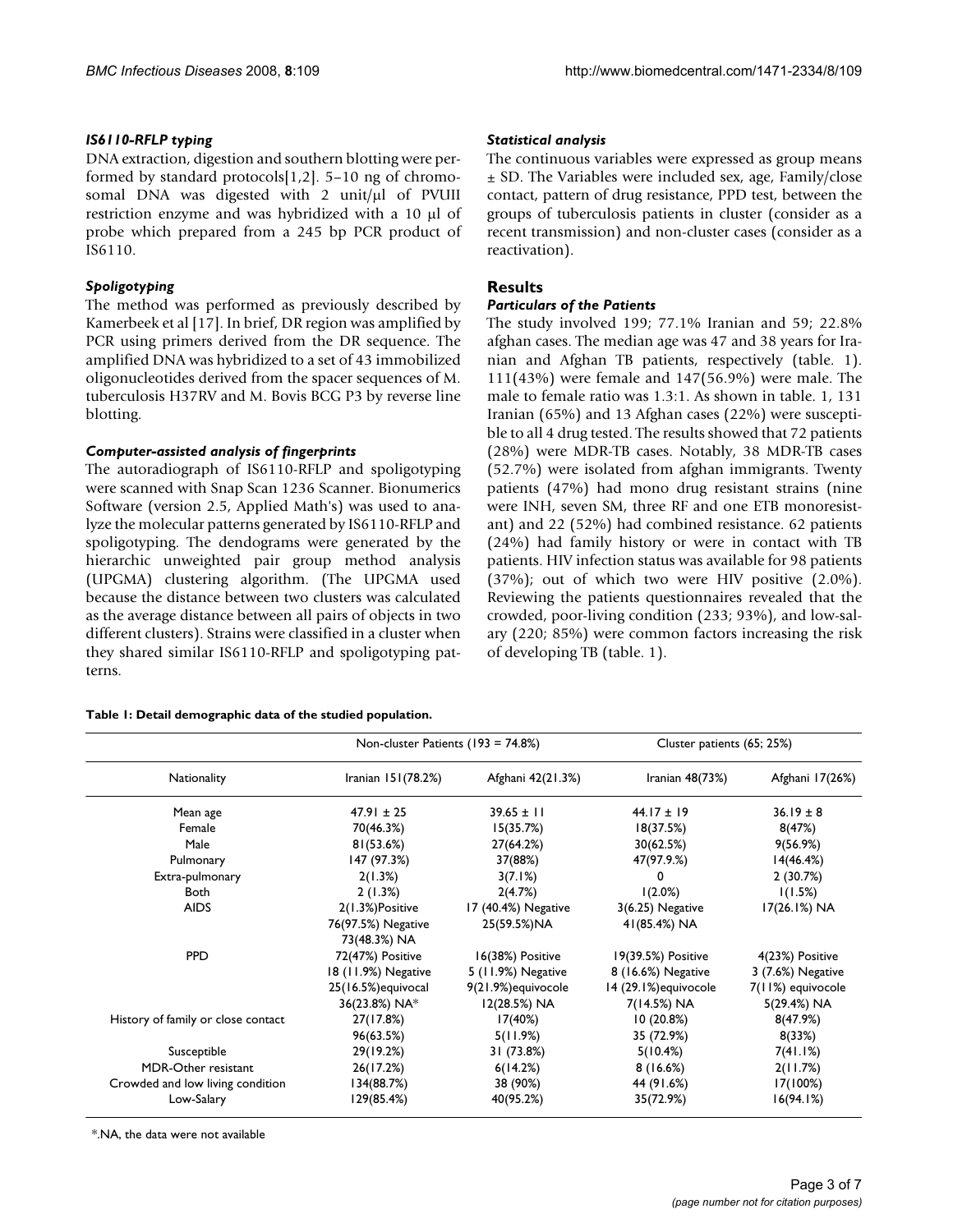## *IS6110-copy number*

The copy number of IS*6110* in each of the isolates was determined from the number of bands hybridizing the probes. Average number of IS*6110* copies was 10.82 among Iranian and 11.8 among Afghan cases. The differences was not statistically significant ( $P > 0.05$ ). Twenty one isolates (8.1%) contain 1–4 copies of IS*6110* (Lowcopy number), 218 isolates (88.3%) contain 6–15 copies and 31 isolates (12%) had more than 16 copies (highcopy number). Ten isolates (3.8%) had no copies of IS6110.

## *Diversity of RFLP*

In this study, 193 strains (74.8%) were infected with genetically different *M. tuberculosis* strains based on IS*6110*-RFLP pattern. 65 patients (25%) were clustered in 29 clusters. The size of clusters were ranging from 2 to 3 isolates, 22 clusters had 2 isolates (75.8%) and 6 clusters had 3 isolates (20.3%).

## *Spoligopatterns*

Thirty-six distinct spoligopatterns were observed. In total, 27 orphan patterns (10.4%) were seen and the remaining 231(89%) were contained within 9 superfamilies; EAI3(58; 25%), CASI(41; 17.7%), EAI4(32; 13.8%), T1(31; 13.4%), T2(16; 6.9%), HaarlemI (20; 8.6%), X1(12; 5%), Beijing(12; 5%) and CASII(9; 3.8%). Although, the diversity of these super families were different in cluster and non-cluster cases. As shown in table 2, the major superfamilies among non-cluster cases were EAI3 (30%), and CASI (18.6%), whereas in cluster cases were Haarlem I (27.6%), and Beijing (17%). The overall diversity of observed cluster was 0.13 (diversity = the number of shared types divided by total number of found isolates i.e., 36/258 = 0.13).

|  | Table 2: The spoligopatterns in cluster and non cluster cases |  |  |  |
|--|---------------------------------------------------------------|--|--|--|
|  |                                                               |  |  |  |

## *Epidemiological studies of patients in clusters*

65 *M. tuberculosis* isolates were clustered in 29 clusters. Sixteen clusters (55%) contained 34 Iranian TB cases and one cluster (3.4%) had two Afghan patients. The remaining clusters (12; 41%), were contained both native and Afghan TB cases (Figure. 1). Afghan patients in the clusters were immigrated in the last 10–15 years and all of them had one incomplete course of treatment in Afghanistan and one episode of TB in Iran. The mean of age in Iranian cases was  $44.17 \pm 19$  (SD), whereas in Afghan cases was  $36.19 \pm 8$  (SD) (P < 0.05). Reviewing the patient's questionnaires revealed that only 18 individuals (27.6%) had a family history or was in contact with TB patients (P > 0.05). Statistical analysis showed that patients in clusters were more likely to be male than female (1.6:1). The susceptibility results showed that 12 patients were MDR-TB cases, in which 7(58.3%) belong to afghan immigrants. A retrospective analysis found no direct transmission link between patients in clusters. Although, these patients developed their second episode of TB in the same period. It was also important to notice that all MDR-TB cases in clusters were belonged to Haarlem I and Beijing type of strains.

## **Discussion**

Using molecular typing, twenty-five percent of relapse cases (65; 25%) were clustered in 29 clusters. A retrospective studies revealed that patients in clusters developed their second episode of TB within the same period. Further analysis of spoligopatterns identified Haarlem I and Beijing types of *M. tuberculosis* strains in thirty eight percent of patients in clusters(38%)(table. 2). Therefore, the possibility of exogenous reinfection through transmission of particular *M. tuberculosis* strains were highlighted. Although, due to non-availability of previous culture genotyping results, we could not confirm the exogenous rein-

| Iranian (n = $151$ )<br>39(30.4%) | Afghanis ( $n = 42$ ) | Iranian ( $n = 48$ ) | Afghanis ( $n = 17$ ) | Total     |
|-----------------------------------|-----------------------|----------------------|-----------------------|-----------|
|                                   |                       |                      |                       |           |
|                                   | 12(3.5%)              | 4(8.3%)              | 3(17.6%)              | 58(25.4%) |
| 19(14.5%)                         | 12(3.5%)              | 10(20.8%)            | $0(0\%)$              | 41(17.7%) |
| 26(20.3%)                         | 3(7.8%)               | 2(4.1%)              | 1(5.8%)               | 32(13.8%) |
| 26(20.3%)                         | 2(5.2%)               | 3(6.2%)              | $0(0\%)$              | 31(13.4%) |
| 8(6.25%)                          | $0(0\%)$              | 7(14.5%)             | 1(5.8%)               | 16(6.9%)  |
| 2(1.5%)                           | $0(0\%)$              | 12(25%)              | 6(35.2%)              | 20(8.6%)  |
| 1(0.78%)                          | $0(0\%)$              | 7(14.5%)             | 4(23%)                | 12(5.1%)  |
| $0(0\%)$                          | 9(23.6%)              | 1(2.0%)              | 2(11.7%)              | 12(5.1%)  |
| 7(5.4%)                           | $0(0\%)$              | 2(4.1%)              | $0(0\%)$              | 9(3.8%)   |
| 128                               | 38                    | 48                   | 17                    | 231       |
| 23(85.1%)                         | 4(14.8%)              | $0(0\%)$             | $0(0\%)$              | 27        |
|                                   |                       |                      |                       |           |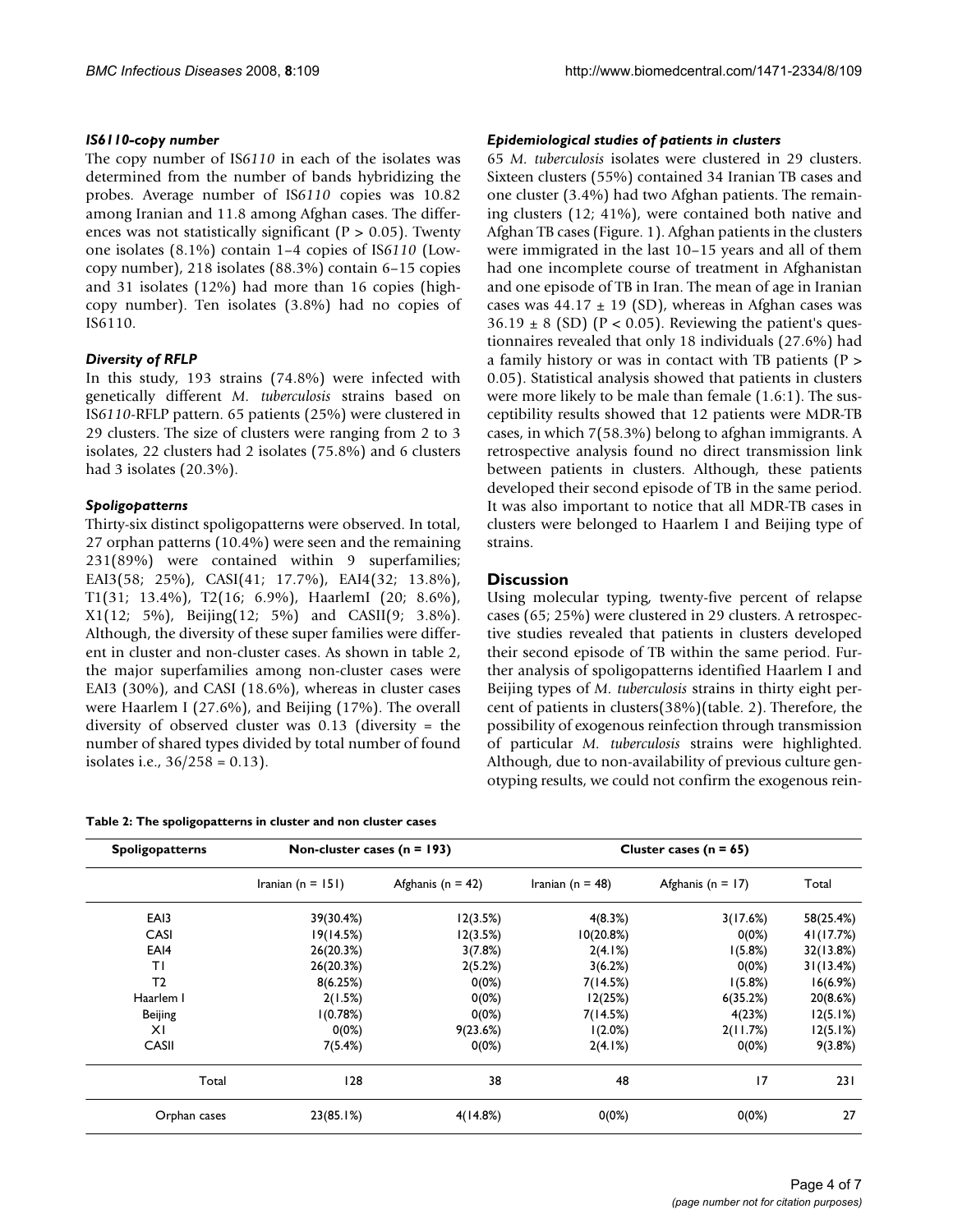| e (Opt 1.00%) (Tol 5.0% 6.0%) (H>2.0% \$>2.0%) (0.0%-100.0%)<br><b>R.A.86</b><br>R.A.86 |                              | Nationality                                                            | age      | gender           | susceptibility patterns         | spoligopatterns |
|-----------------------------------------------------------------------------------------|------------------------------|------------------------------------------------------------------------|----------|------------------|---------------------------------|-----------------|
| æ.                                                                                      |                              |                                                                        |          |                  |                                 |                 |
|                                                                                         | Cluster 1                    | IR                                                                     | 31       | male             | Resistant to INH                | Haarlem I       |
| н<br>-11.                                                                               |                              | $_{\text{IR}}$                                                         | 39       | male             | Resistant to INH                |                 |
| ****                                                                                    | Cluster 2                    | $_{\rm IR}$                                                            | 67       | male             | Susceptible                     | CASI            |
|                                                                                         |                              | $_{\text{IR}}$                                                         | 44       | male             | Susceptible                     |                 |
| 11 V II                                                                                 |                              | $_{\rm IR}$                                                            | 79       | Female           | Susceptible                     |                 |
| 7 F V V V                                                                               |                              |                                                                        |          |                  |                                 |                 |
| HII II                                                                                  | Ш<br>Cluster 3               | $_{\text{IR}}$                                                         | 75       | male             | Susceptible                     | Haarlem I       |
| <b>1465 B</b>                                                                           |                              | $\ensuremath{\mathsf{IR}}\xspace$<br>$\ensuremath{\mathsf{IR}}\xspace$ | 77<br>22 | Female<br>male   | Resistant to RF                 |                 |
| $\frac{1}{2}$                                                                           | Cluster 4                    |                                                                        | 31       | Female           | Susceptible                     | EAI3            |
| <b>THE II</b>                                                                           |                              | Afg                                                                    |          |                  | Susceptible                     |                 |
| $\mathbf{m}$                                                                            |                              | $_{\text{IR}}$                                                         | 60       | Female           | Susceptible                     | CASI            |
| $\mathbf{0}$                                                                            | Cluster 5                    | $_{\text{IR}}$                                                         | 36       | Female           | Susceptible                     |                 |
| $\mathbf{H}$ in                                                                         |                              | $_{\text{IR}}$                                                         | 45       | Female           | Susceptible                     |                 |
| шш                                                                                      |                              | Afg                                                                    | 60       | male             | Susceptible                     | Haarlem I       |
|                                                                                         | Cluster 6                    | IR                                                                     | 51       | male             | MDR                             |                 |
| <b>HHLLL</b>                                                                            |                              | $_{\text{IR}}$                                                         | 32       | male             | Susceptible                     | T1              |
|                                                                                         | Cluster 7                    | $_{\rm IR}$                                                            | 45       | male             | Susceptible                     |                 |
| <b>THE 118</b>                                                                          | Cluster 8                    | $\ensuremath{\mathsf{IR}}\xspace$                                      | 21       | male             | <b>MDR</b>                      | Haarlem I       |
| <b>THE R. P. LEWIS</b>                                                                  |                              | Afg                                                                    | 42       | male             | <b>MDR</b>                      |                 |
|                                                                                         | Cluster 9                    |                                                                        |          |                  |                                 |                 |
|                                                                                         | 51 H                         | Afg                                                                    | 33       | male             | Susceptible                     | T <sub>2</sub>  |
|                                                                                         |                              | IR                                                                     | 80       | Female           | Susceptible                     |                 |
|                                                                                         |                              | $\ensuremath{\mathsf{IR}}\xspace$                                      | 62       | Female           | Susceptible                     |                 |
|                                                                                         | <u>HETEN </u><br>Cluster 10  | Afg                                                                    | 26       | Female           | <b>MDR</b>                      |                 |
| , , , , , , ,                                                                           |                              | IR                                                                     | 29       | male             | <b>MDR</b>                      | Haarlem I       |
| ww                                                                                      | Cluster 11                   | $_{\text{IR}}$                                                         | 64       | male             | Susceptible                     |                 |
| .                                                                                       |                              | $_{\text{IR}}$                                                         | 20       | Female           | Susceptible                     | T <sub>2</sub>  |
| н                                                                                       |                              | Afg                                                                    | 34       | Female           | <b>MDR</b>                      | Haarlem I       |
| Ш                                                                                       | Cluster 12                   | Afg                                                                    | 25       | male             | <b>MDR</b>                      |                 |
|                                                                                         |                              | IR                                                                     | 20       | Female           | Susceptible                     | CASII           |
|                                                                                         | Cluster 13<br>.              | $_{\rm IR}$                                                            | 70       | Female           | Susceptible                     |                 |
|                                                                                         | 5 H H                        | Afg                                                                    | 46       | Female           | Susceptible                     | EAI4            |
|                                                                                         | Cluster 14                   | $\ensuremath{\mathsf{IR}}\xspace$                                      | 32       | male             | Susceptible                     |                 |
| "                                                                                       |                              | $_{\rm IR}$                                                            | 51       | male             | Susceptible                     | CASI            |
|                                                                                         | $\overline{1}$<br>Cluster 15 | $_{\text{IR}}$                                                         | 31       | male             | Susceptible                     |                 |
| 88 B B                                                                                  |                              |                                                                        |          |                  |                                 |                 |
|                                                                                         | <b>1 10</b><br>Cluster 16    | $\ensuremath{\mathsf{IR}}\xspace$                                      | 55       | male             | Resistant to INH,ETB            | HaarlemI        |
|                                                                                         | וננו                         | Afg                                                                    | 25       | male             | <b>MDR</b>                      |                 |
|                                                                                         | 1312                         | Afg                                                                    | 28       | male             | <b>MDR</b>                      |                 |
|                                                                                         | ш<br>Cluster 17              | $\ensuremath{\mathsf{IR}}\xspace$                                      | 58       | male             | <b>MDR</b>                      | Beijing         |
|                                                                                         |                              | Afg                                                                    | 51       | male             | <b>MDR</b>                      |                 |
| <b>ALIBINE</b>                                                                          |                              |                                                                        |          |                  |                                 |                 |
| <b>SE 181118</b>                                                                        | Cluster 18                   | Afg                                                                    | 37       | male             | Resistant to INH                | Beijing         |
| <b>MILITERE IN</b>                                                                      |                              | IR                                                                     | 22       | male             | Resistant to INH                |                 |
| I VIII II<br>Ш                                                                          | ш                            | $\ensuremath{\mathsf{IR}}\xspace$<br>IR                                | 55<br>58 | Female<br>Female | Susceptible                     | X1              |
| <b>INEI</b>                                                                             | Cluster 19                   |                                                                        | 26       | Female           | Susceptible<br>Susceptible      |                 |
|                                                                                         |                              | Afg<br>Afg                                                             | 36       | Female           | Susceptible                     | EAI3            |
| 【 编订 ( 在 ) 图 2001 】                                                                     |                              | $_{\text{IR}}$                                                         | 77       | male             | Susceptible                     |                 |
| <b>KKKELIN</b>                                                                          | Cluster 20                   | $_{\text{IR}}$                                                         | 20       | Female           | <b>MDR</b>                      | Beijing         |
| <b>THREE ISE</b>                                                                        |                              | IR                                                                     | 57       | Female           | Resistant to INH                |                 |
| $\blacksquare$                                                                          | Cluster 21                   | $\ensuremath{\mathsf{IR}}\xspace$                                      | 29       | male             | Susceptible                     | T <sub>2</sub>  |
|                                                                                         |                              | $_{\text{IR}}$                                                         | 71       | male             | Susceptible                     |                 |
| <b>TRISTING</b><br><b>TELESCOPE SERVICE</b>                                             | Cluster 22                   | IR                                                                     | 76       | male             | Susceptible                     | EAI3            |
|                                                                                         |                              | $_{\text{IR}}$                                                         | 77       | male             | Susceptible                     |                 |
| <b>TELENTINI</b>                                                                        | Cluster 23                   | $_{\text{IR}}$                                                         | 54       | Female           | Susceptible                     | EAI4            |
|                                                                                         | Cluster 24                   | $_{\text{IR}}$                                                         | 49       | male             | Susceptible                     |                 |
|                                                                                         | <b><i><u>FRID 11</u></i></b> | IR                                                                     | 64       | male             | Susceptible                     | Haarlem I       |
| ш                                                                                       | в<br>Cluster 25              | IR                                                                     | 74       | Female           | Susceptible                     |                 |
| 88<br>п                                                                                 | $\cdot$                      | IR                                                                     | 19       | Female           | Susceptible                     |                 |
| m<br>n                                                                                  | Cluster 26                   | IR                                                                     | 69       | male             | Susceptible                     | HaarlemI        |
| <b>Killing of the U.S.</b>                                                              |                              |                                                                        |          |                  |                                 |                 |
| 1111<br>ш                                                                               |                              |                                                                        |          |                  |                                 |                 |
| .<br>п                                                                                  | Cluster 27                   | Afg<br>$\ensuremath{\mathsf{IR}}\xspace$                               | 37       | male             | Resistant to INH                | Beijing         |
| п<br>-1                                                                                 |                              | $\ensuremath{\mathsf{IR}}\xspace$                                      | 38<br>31 | male<br>male     | Resistant to INH<br>Susceptible |                 |
| ŧ                                                                                       |                              |                                                                        |          |                  |                                 |                 |
| ۱<br>J.                                                                                 | Cluster 28<br>$\mathbf{H}$   | $\ensuremath{\mathsf{IR}}\xspace$                                      | 62       | Female           | Resistant to RF                 | CASI            |
| 11                                                                                      |                              | $\ensuremath{\mathsf{IR}}\xspace$                                      | 31       | Female           | Susceptible                     |                 |
|                                                                                         |                              | Afg                                                                    | 50       | Female           | Susceptible                     |                 |
| $\mathbf{1}$                                                                            | Cluster 29                   | IR                                                                     | 53       | male             | Susceptible                     | EAI3            |
|                                                                                         |                              | Afg                                                                    | 29       | male             | Susceptible                     |                 |

## Figure 1 **The figure show the intra-community transmission among Iranian and Afghan relapse cases.**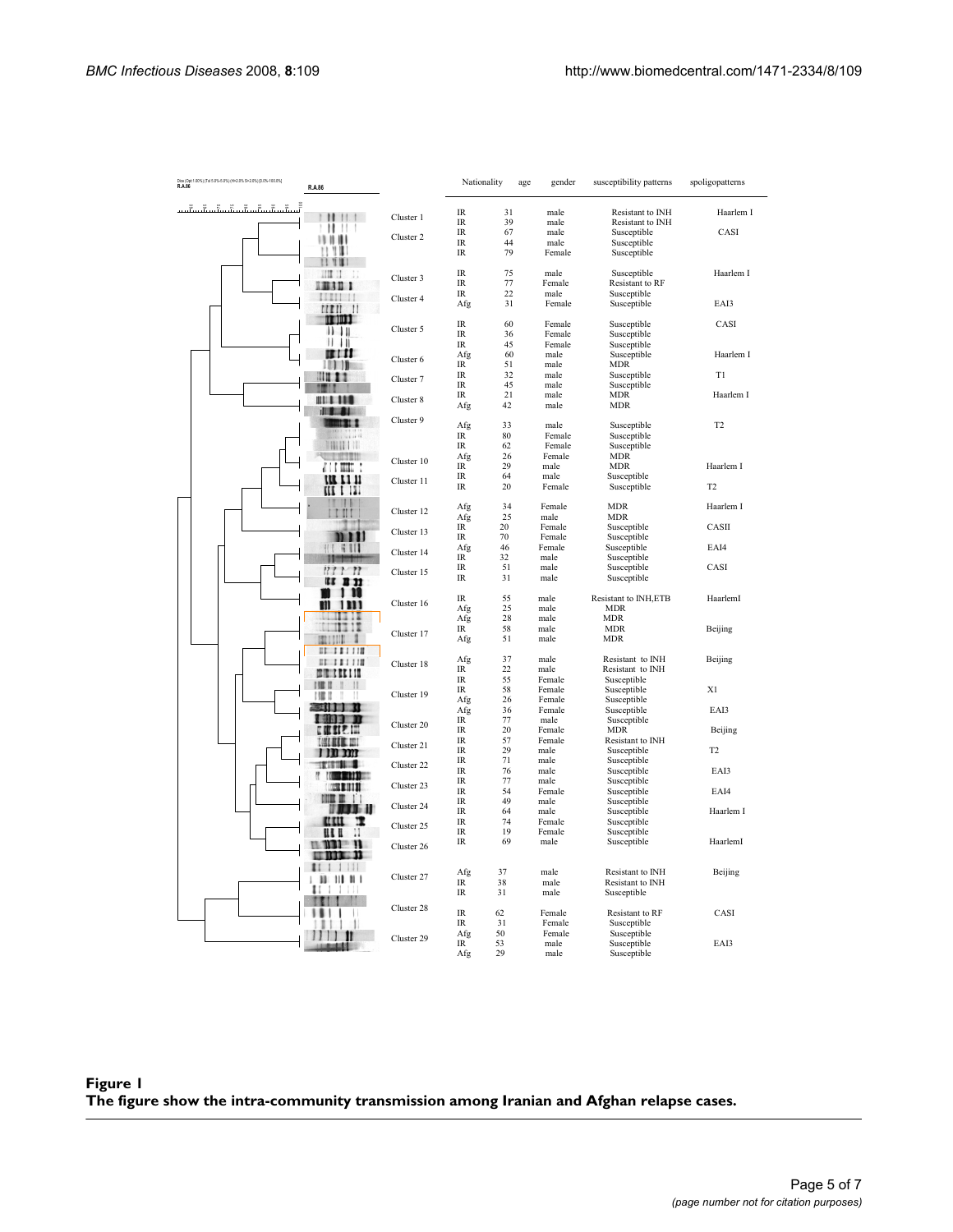fection in them. Recently, investigators have suggested that the relative contribution of exogenous reinfection increases in parallel with the incidence of disease [6,8,18]. Most reported cases of exogenous reinfection observed among alcoholic residents of a homeless shelter or patients with advanced HIV infection [6,9,19]. We found no particular risk factors between patients in cluster and non-cluster cases. Retrospective analysis of cluster cases identified 41% of intra- community transmission between Iranian and Afghan TB patients. In our previous study, the impact of intra- community transmission was much lower (13.7%) than present result. Furthermore, we found that the Haarlem I and Beijing type of *M. tuberculosis* strains were the most frequent super families in intracommunity transmission (figure. 1). The Haarlem I and Beijing strains have been reported in different geographical regions of the world and they thought to possess selective advantages in comparison to other *M. tuberculosis* super families [22,23]. Previously, we demonstrated that 44% of MDR-TB patients in intra-community transmission were belonged to HaarlemI (73%) and Beijing (27%) superfamilies [21]. Therefore, based on previous and present reports, it is clear that both Haarlem I and Beijing strains can cause epidemic and from epidemiological point it is necessary to conduct more extensive surveillance of MDR-TB strains because they might cause serious outbreaks [12]. During the year 2000–2005, 32% of initial TB patients that referred to our unit were from Afghan born immigrants [20]. Majority of these patients (58%) had either resistant to any drug or drug combination including MDR-TB [20]. In present report also, the rate of resistance to any drug or drug combination in Afghan patients were more than two folds as compared to Iranian (table 1). These finding highlighted the need to reinforce the TB policy measures with regards to screening immigrants from neighboring countries, which is absent in the current system. Based on IS6110-RFLP, 74.8% of patients were grouped in non- cluster cases and it was assumed that reactivation of endogenous infection remains the more probable cause of active tuberculosis, in studied populations (table. 1). Today, it is known that sterilization of a pulmonary lesion is possible through effective treatment regimens. But, it is also accepted that subsequent episodes of TB are almost invariably caused by endogenous reactivation of resistant strains [7,24]. In other words, majority of those who returned for treatment after default might develop resistant in comparison to those who returned after exogenous reinfection [7,9,25]. In this regards, we also found high number of MDR-TB strains among endogenous reactivation cases. The frequent superfamilies in MDR-TB cases of non-cluster cases were CASI (19; 31%) and EAI3 (12; 20%) (table. 2). Based on Sreevatsan *et al*, the EAI and CAS are belong to genetic group I organisms which are evolutionary older and they are the most frequent superfamilies in Central Asia and Middle East [26]. Our results also showed different susceptibility patterns for isolates in same clusters e.g., in the cluster numbered-27 (figure. 1); one strain was susceptible to all drugs tested and the other two strains were resistant to isoniazid. Mitchison [27] has already described the emergence of such drug resistance strains, solely due to irregularity in administration of drugs. That means the strains became acquired drug resistance isolates, as classically defined [24,25]. In the studied population, no relation was found between the patterns of IS6110-RFLP and susceptibility results. In fact, the number and manner of IS6110 positioning along the genome of *M. tuberculosis* does not have any relation with drug-susceptibility results [2,4]. Last but not the least, the major consideration of the usefulness of the IS6110-RFLP typing method is its specificity, which depends on the number of bands obtained. In the present study, 12% of collected strains had low copies of IS6110. Previously, we detected only 5.4% of strains with low IS6110 copy number [20]. Thereby, the prevalence of *M. tuberculosis* isolates with low or no IS6110 insert is not clear and further studies are required to show the real distribution of these strains within the country.

## **Conclusion**

Previous studies showed that more than 90% of active cases of tuberculosis in Iran resulted from reactivation of infection-contracted years before, and that recently transmitted diseases had a minor role. In this study, we also showed the higher rate of reactivation (74.8%) versus recent transmission (25.2%). Although, the incidence of intra- community transmission had a significant rises from 13% in 2005 to 41% in 2007. Therefore, it is necessary to adapt new strategies for rapid diagnosis, and efficient treatment of TB patients.

#### **Competing interests**

The authors declare that they have no competing interests.

#### **Authors' contributions**

PF design the work, carried out the RFLP analysis and draft the manuscript. MM did the critical review. MV carried out the patient's analysis. MM draft the manuscript. MA carried out the DNA extraction and susceptibility test and IS6110-RFLP. MK carried out the statistical analysis. PT carried out the patient's analysis. PB carried out the patient's analysis. MM carried out the patient's analysis. MB did the critical review. AZ did the critical review. AV design of study and did the critical review. All authors read and approved the final manuscript.

#### **Acknowledgements**

The study supported by a grant from NRITLD/WHO/003/02/2006-2007 short-term fellowships. We also wish to thanks all the TB patients and TB staff that patiently helped us to complete the required information.